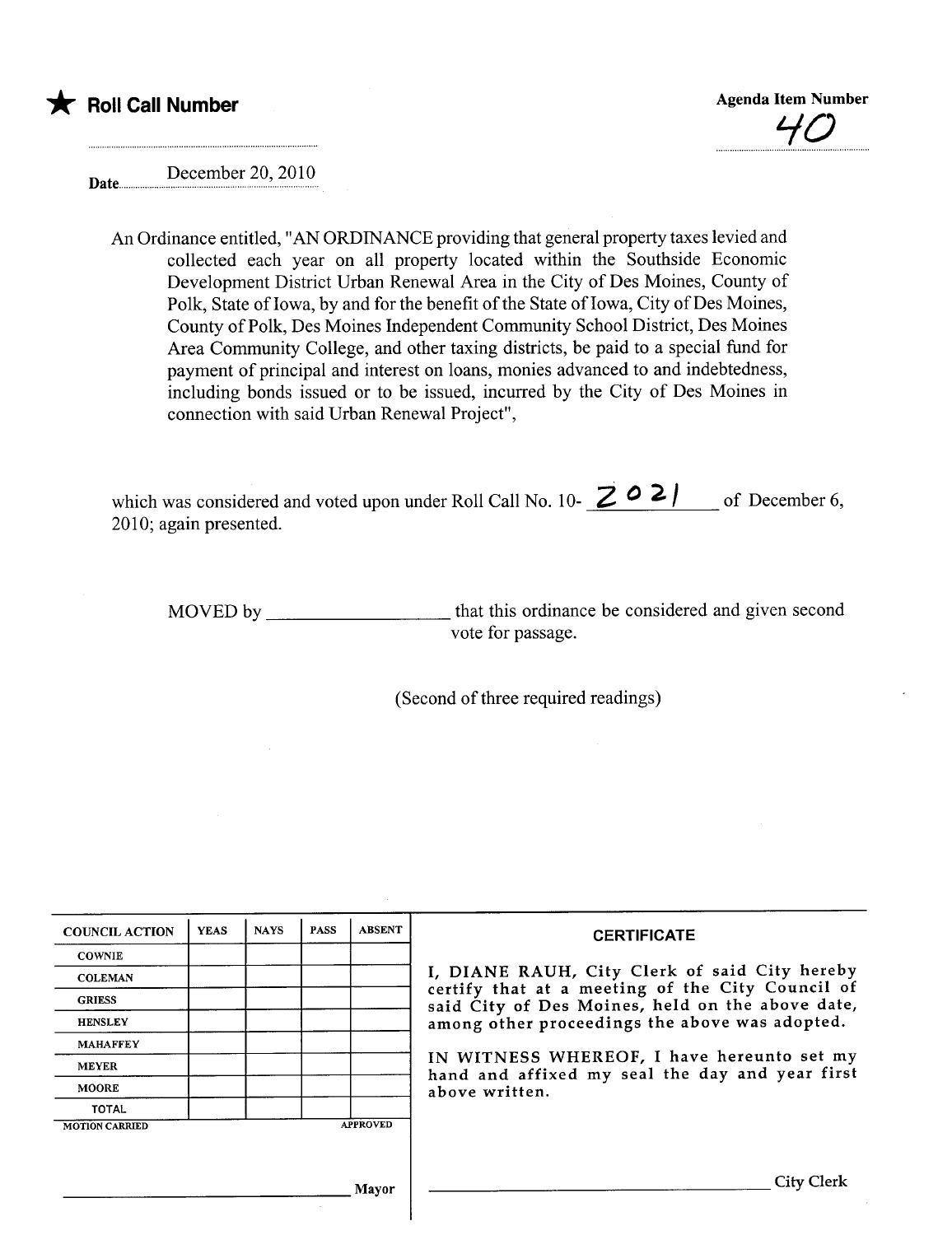| Council<br>Communication<br>Office of the City Manager | December 6, 2010<br>Date:<br>Agenda Item No.<br>Roll Call No.<br><b>2618 10-2019 10-</b><br>VO 10-2021<br>Communication No.<br><b>\$-730</b><br>Submitted by:<br><b>Matt Anderson</b><br>Economic Development<br>Administrator |
|--------------------------------------------------------|--------------------------------------------------------------------------------------------------------------------------------------------------------------------------------------------------------------------------------|

# AGENDA HEADING:

Hearings on matters regarding the proposed Southside Economic Development District Urban Renewal Plan.

## SYNOPSIS:

On the December 6 agenda are several roll calls relating to the creation of a new urban renewal and tax increment area for the Southside Economic Development District. The boundaries of this proposed urban renewal area are SW 9th Street, Army Post Road, SE 14th Street and County Line Road. A map of the proposed boundary is included in this communication.

The roll calls are:

1. Receive and fie communication from the Plan and Zoning Commission finding the Urban Renewal Plan to be in conformance with the Des Moines 2020 Community Character Plan.

3. Resolution of Necessity finding the Southside Economic Development District Urban Renewal Area to be an economic development area appropriate for redevelopment for commercial use.

4. Resolution closing hearing on the proposed Southside Economic Development District Urban Renewal Plan and adopting same.

5. First reading of ordinance providing for the division of general property taxes levied and collected each year in the urban renewal area to allow for the use of tax increment financing.

#### FISCAL IMPACT:

The urban renewal plan and tax increment designation will extend for a period of twenty years following the initial TIF certification. The purpose of designating this area as an urban renewal area is to encourage new economic investment and business development. The concurrent TIF designation provides a funding source to assist public and private projects.

The urban renewal plan projections have been prepared using very conservative estimates of growth in valuation. The estimated net annual cash available to the City of Des Moines begins at about \$33,000 initially, and is anticipated to increase at a rate of 1.5% per year. Additional growth in this area would have the ability to increase this annual rate, which is based on the current valuation only.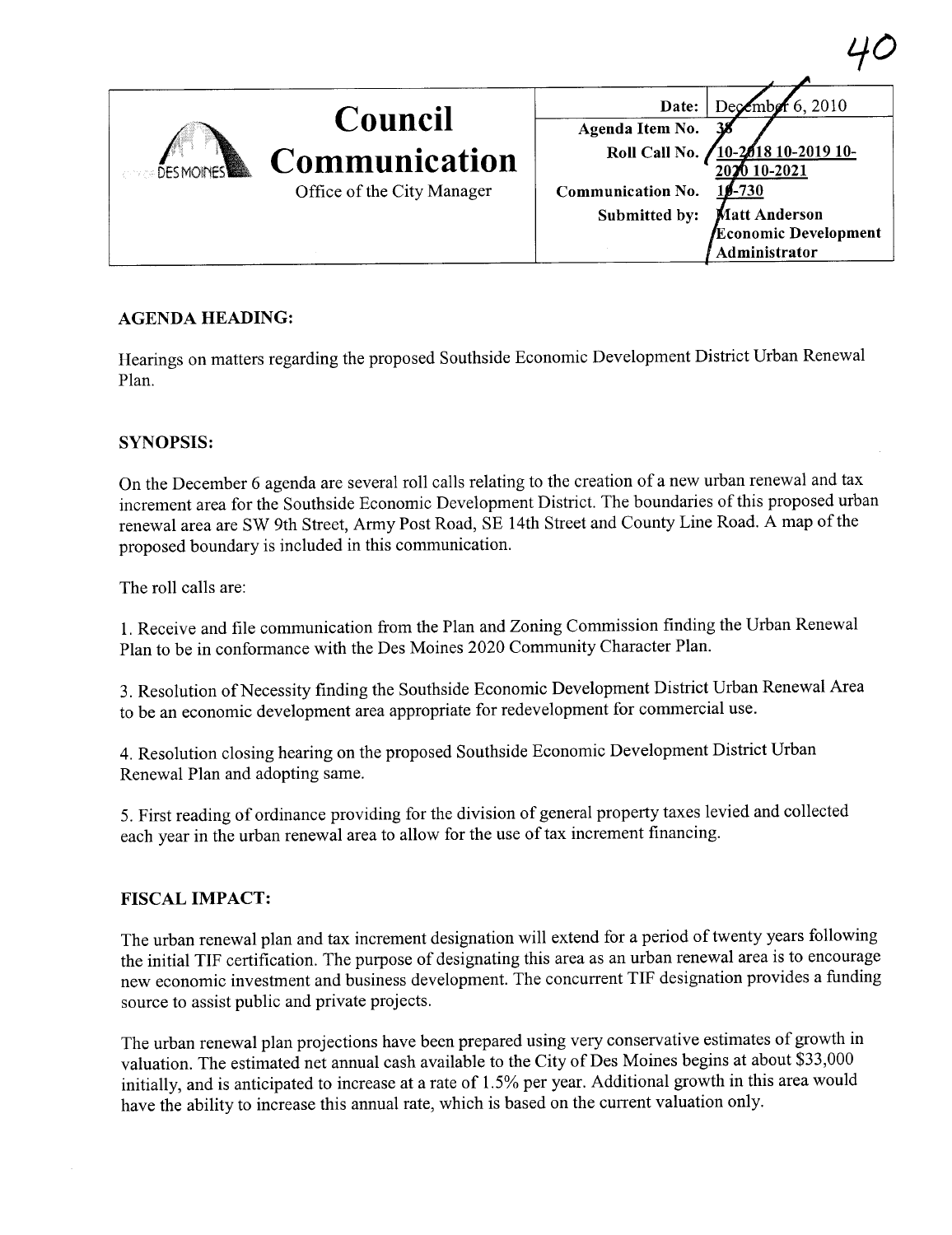### ADDITIONAL INFORMATION:

City Council approved the creation of an urban renewal plan for the Southside Economic Development District in October 2009, with the goals of facilitating new private sector economic investment in the area, providing for the revitalization of a regional retail landscape, and providing for the enhancement of quality public amenities in Southeast Des Moines. Staff has proceeded with the creation of the urban renewal plan, meeting with city departments, area taxing entities and providing the plan for review to the Plan & Zoning Commission and Urban Design Review Board.

It is recommended that City Council approve the plan as presented to allow for the furtherance of the plan's goals and objectives.

## PREVIOUS COUNCIL ACTION(S):

Date: November 8, 2010

Roll Call Number: 10-1839

Action: On proposed Urban Renewal Plan for the Southeast Economic Development District Urban Renewal Area, (12-6-10). (Council Communication No. 10-673) Moved by Hensley to adopt. Motion Carred 7-0.

Date: October 11, 2010

Roll Call Number: 10-1694

Action: Regarding proposed SE Economic Development District Urban Renewal Area and preparation of an urban renewal plan and creation of tax increment financing (TIF) district. (Council Communication No. 10-619) Moved by Meyer to receive and fie, and to authorize the City Manager to prepare an urban renewal plan and related information and documents in general accordance with the Council Communication. Motion Carried 7-0.

#### BOARD/COMMISSION ACTION(S):

Board: Plan & Zoning Commission

Date: December 2, 2010

Resolution Number: N/A

Action: At a public hearing held on December 2,2010, the members recommended by a vote of 12-0 to find the proposed Southside Economic Development District Urban Renewal Area Plan is in conformance with the Des Moines' 2020 Community Character Plan.

Board: Urban Design Review Board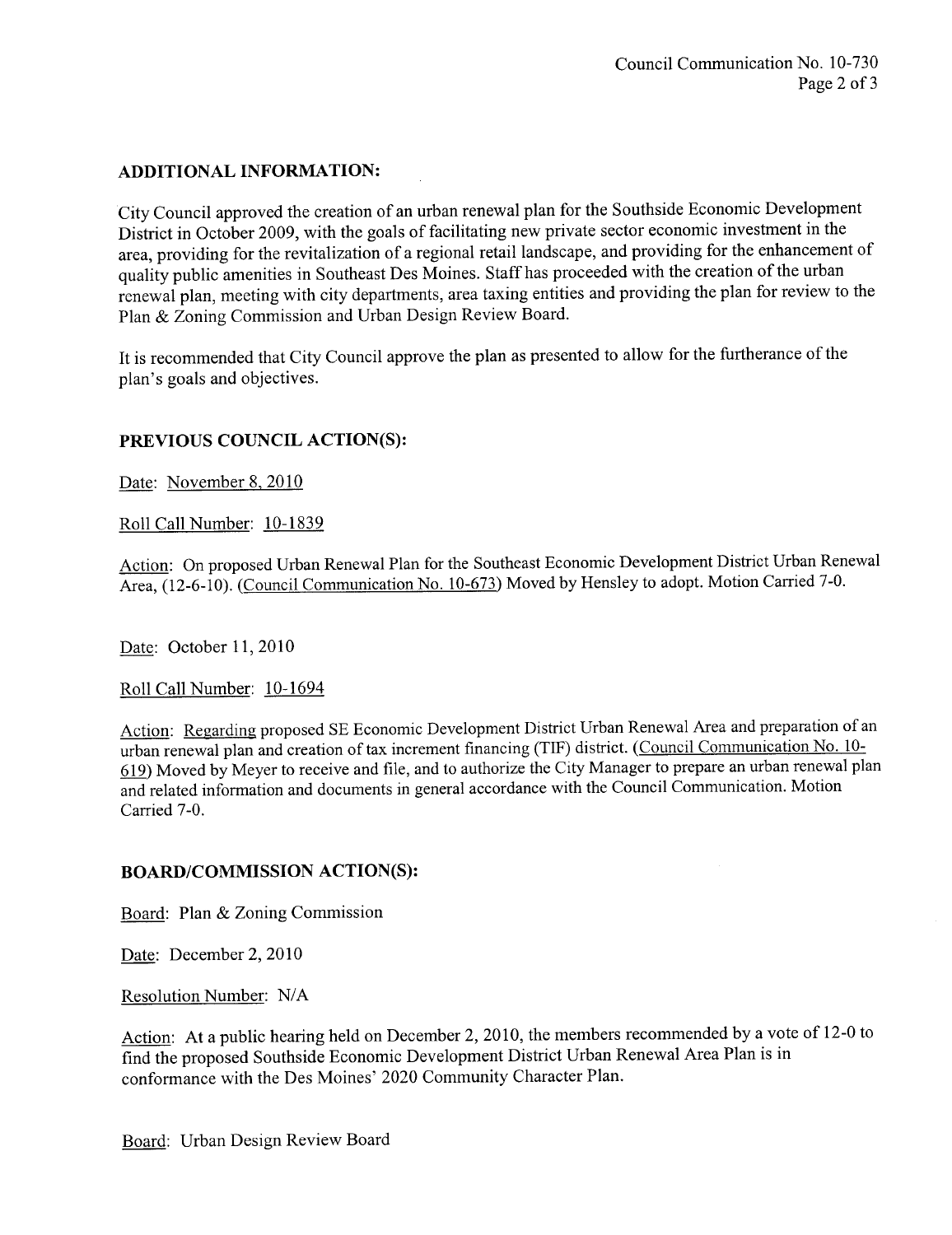$\ddot{\phantom{a}}$ 

Date: November 16,2010

Resolution Number: N/A

Action: Motion to approve the Southside Economic Development District Urban Renewal Plan with comments forwarded to City CounciL.

## ANTICIPATED ACTIONS AND FUTURE COMMITMENTS:

Second and third reading of the ordinance.

For more information on this and other agenda items, please call the City Clerk's Office at 515-283-4209 or visit the Clerk's Offce on the second floor of City Hall, 400 Robert D. Ray Drive. Council agendas are available to the public at the City Clerk's Office on Thursday afternoon preceding Monday's Council meeting. Citizens can also request to receive meeting notices and agendas by email by calling the Clerk's Office or sending their request via email to cityclerk@dmgov.org.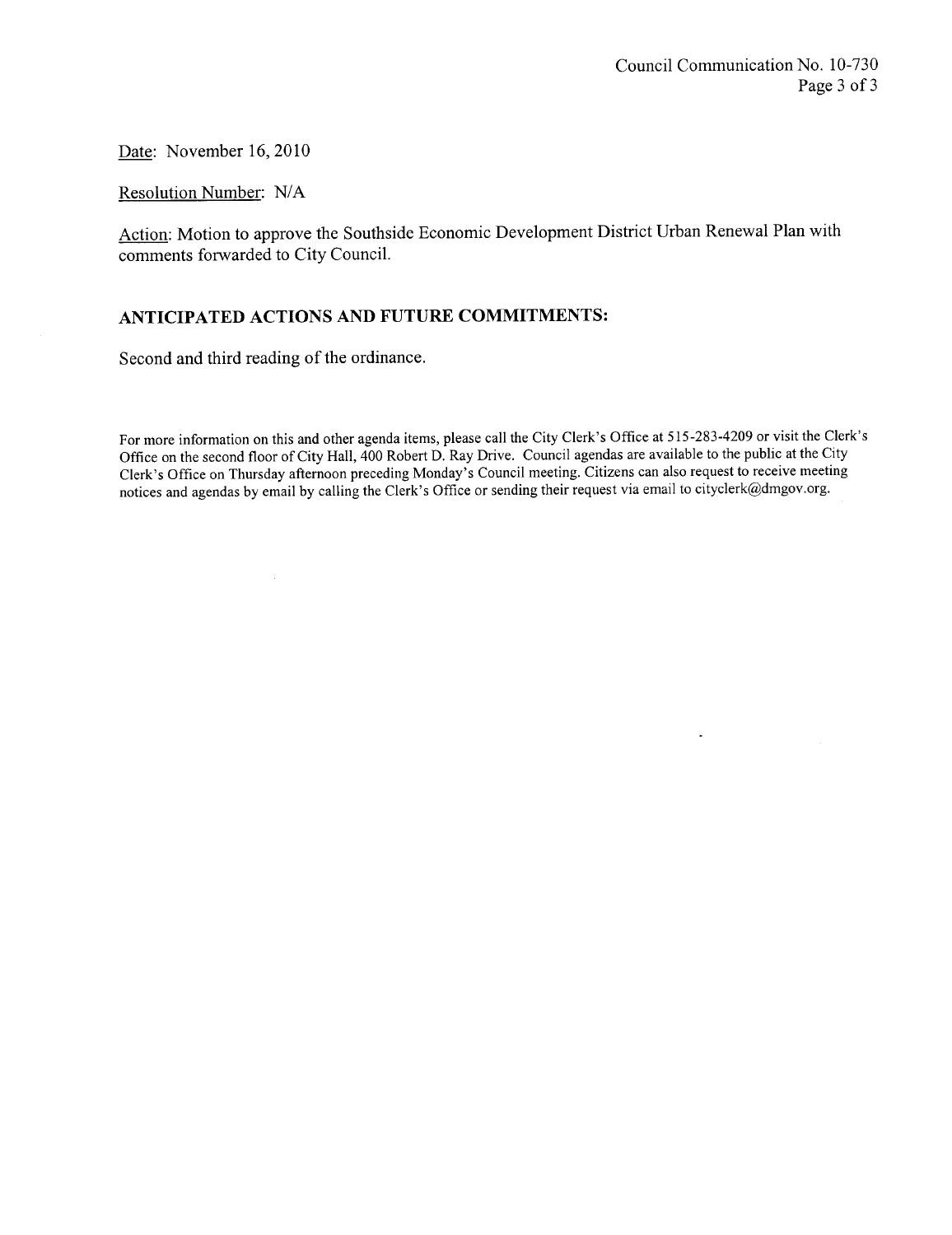

#### ORDINANCE NO.

AN ORDINANCE providing that general property taxes levied and collected each year on all property located within the Southside Economic Development District Urban Renewal Area in the City of Des Moines, County of Polk, State of Iowa, by and for the benefit of the State of Iowa, City of Des Moines, County of Polk, Des Moines Independent Community School District, Des Moines Area Community College, and other taxing districts, be paid to a special fund for payment of principal and interest on loans, monies advanced to and indebtedness, including bonds issued or to be issued, incured by the City of Des Moines in connection with said Urban Renewal Project.

WHEREAS, the City Council of the City of Des Moines, Iowa, after public notice and hearing as prescribed by law and pursuant to Resolution passed and approved November 2010, adopted an urban renewal plan titled "Southside Economic Development District Urban Renewal Plan" for an Urban Renewal Project within an Urban Renewal Area described as follows:

Beginning at a point at the intersection of the South line of Polk County, and the West right-of-way line of SW 9th Street; thence North along the West right-of-way line of SW 9th Street to its intersection with the North right-of-way line of Army Post Road; then east along the North right-of-way line of Army Post Road and continuing along the North right-of-way line of E. Army Post Road to its intersection with the East right-of-way line of SE 14th Street; thence South along the East right-of-way line of SE 14th Street to its intersection with the South line of Polk County; thence West along the South line of Polk County to its intersection with the West right-of-way line of SW 9th Street, being the Point of Beginning, all now include in the City of Des Moines, Polk County, Iowa.

WHREAS, expenditues and indebtedness are anticipated to be incured by the City of Des Moines, Iowa, in the futue to finance said Urban Renewal Project; and

WHEREAS, the City Council of the City of Des Moines, Iowa, desires to provide for the division of revenue from taxation in the Urban Renewal Area as above described, in accordance with the provisions of Section 403.19 of the 2009 Code of Iowa, as amended.

NOW THEREFORE, BE IT ORDAINED, by the City Council of the City of Des Moines, Iowa, as follows:

Section 1. That the taxes levied on the taxable property in the Urban Renewal Area known as the Southside Economic Development District Urban Renewal Area, legally described in the preamble hereof, by and for the benefit of the State of Iowa, City of Des Moines, Iowa, County of Polk, Des Moines Independent Community School District, Des Moines Area Community College, and all other taxing districts from and after the effective date of this Ordinance shall be divided as hereinafter in this Ordinance provided.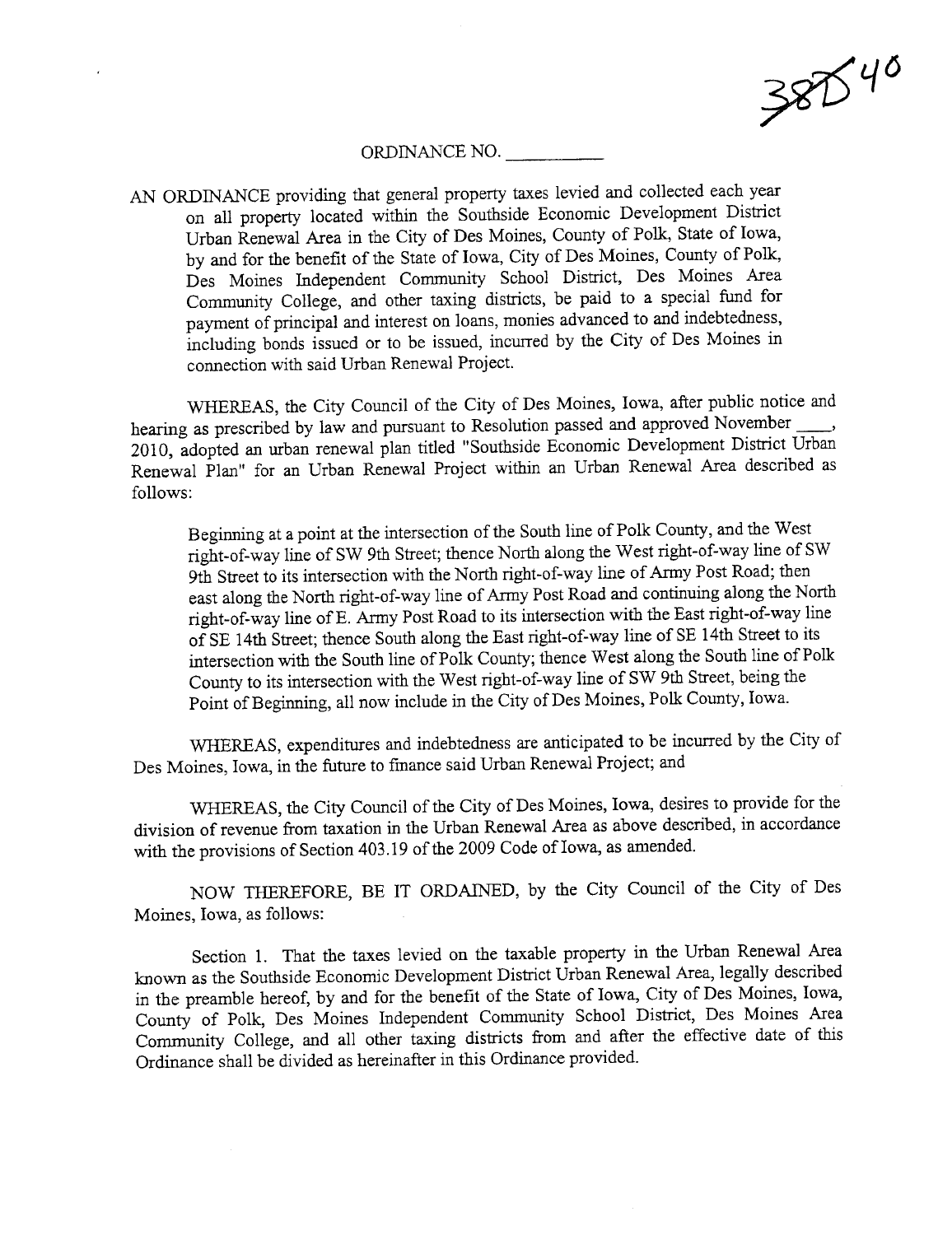### ORDINANCE NO. page 2

Section 2. That portion of the taxes which would be produced by the rate at which the tax is levied each year by or for each of the taxing districts taxing property in said Urban Renewal Area upon the total sum of the assessed value of the taxable property in said Urban Renewal Area as shown on the assessment roll as of January 1 of the calendar year preceding the first calendar year in which the City of Des Moines certfies to the county auditor the amount of loans, advances, indebtedness, or bonds payable from the division of property tax revenue shall be allocated to and when collected be paid into the Fund into which all other property taxes are paid for the respective taxing district, as taxes by or for said taxing district.

Section 3. That portion of the taxes each year in excess of the base period taxes determned as provided in Section 2 of this Ordinance shall be allocated to and when collected be paid into a special tax increment fund hereby established, to pay the principal of and interest on loans, monies advanced to, indebtedness, whether fuded, refuded, assumed or otherwise, including bonds issued under the authority of Sections 403.9 and 403.12 of the 2009 Code of Iowa, as amended, incured by the City of Des Moines to finance or refinance in whole or in par the Southside Economic Development District Urban Renewal Project, except that taxes for the regular and voter-approved physical plant and equipment levy of a school district imposed pursuant to Iowa Code §298.2 and taxes for the payment of bonds and interest of each taxing district levying taxes on said Urban Renewal Area shall be collected against all taxable propert within the Urban Renewal Area without any limitation as hereinabove provided.

Section 4. All taxes levied and collected upon the taxable property in said Southside Economic Development District Urban Renewal Area shall be paid into the funds of the taxing districts as taxes by or for said taxing districts in the same manner as all other property taxes unless or until the total assessed valuation of the taxable property in said Urban Renewal Area shall exceed the total assessed value of the taxable property in said Urban Renewal Area as of January 1 of the calendar year preceding the first calendar year in which the City of Des Moines certifies to the county auditor the amount of loans, advances, indebtedness, or bonds payable from the division of tax revenue pursuant to this Ordinance.

Section 5. At such time as the loans, advances, bonds and interest thereon and indebtedness of the City of Des Moines hereinabove in Section 3 referred to have been paid, all monies thereafter received from taxes upon the taxable property in the Urban Renewal Area known as the Southside Economic Development District Urban Renewal Area shall be paid into the funds for the respective taxing districts in the same manner as taxes on all other property.

Section 6. The provisions of this Ordinance are intended and shall be construed so as to fully implement the provisions of Section 403.19 of the 2009 Code of Iowa, as amended, with respect to the division of taxes from property within the Urban Renewal Area as described above. In the event that any provision of this Ordinance shall be determined to be contrary to law it shall not affect other provisions or application of ths Ordinance which shall at all times be construed to fully invoke the provisions of Section 403.19 of the Code of Iowa with reference to said Urban Renewal Area and the territory therein.